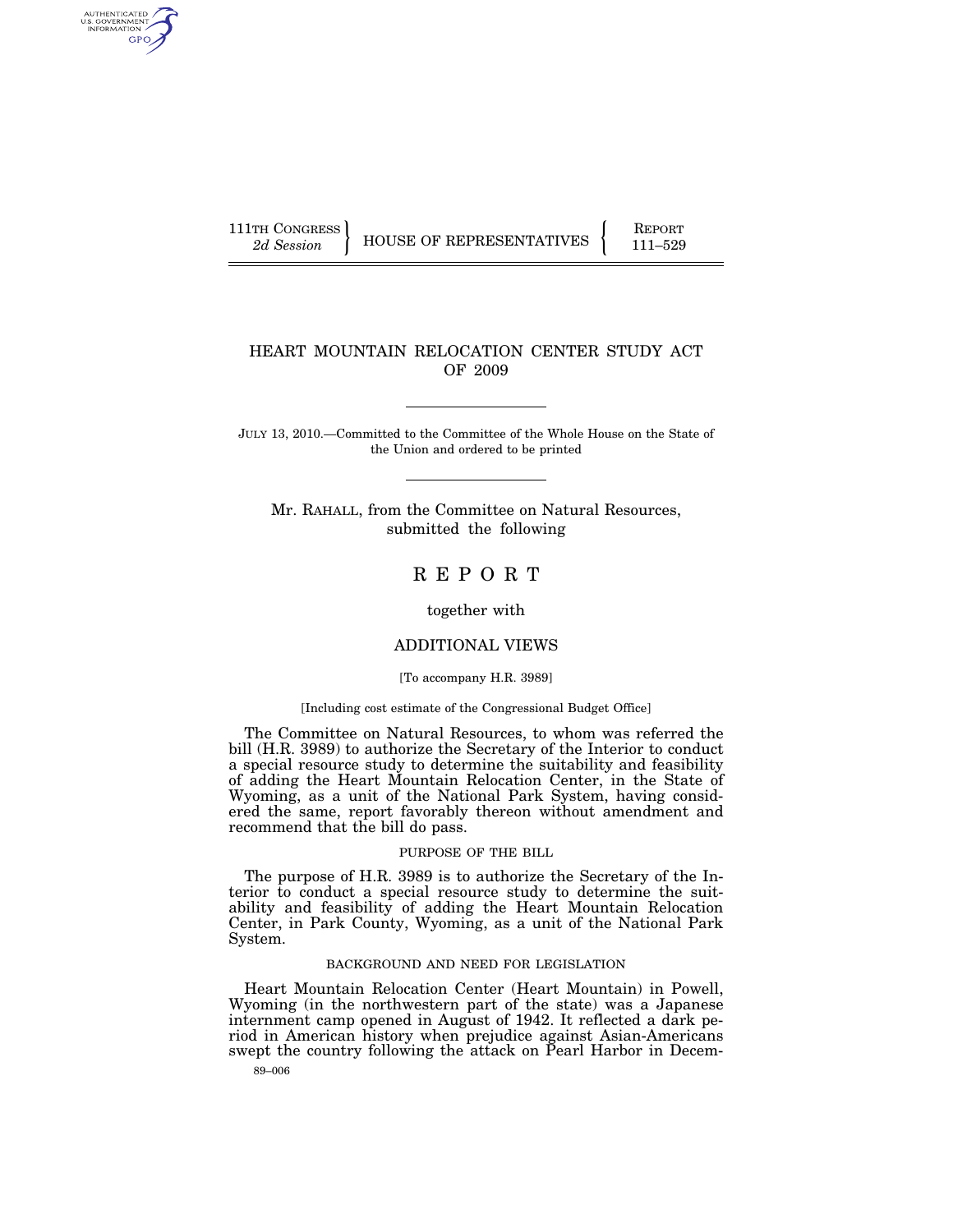ber of 1941. Heart Mountain was one of ten internment camps set up under the authority of Presidential Executive Order 9066, signed by President Roosevelt on February 19, 1942. This Order authorized the U.S. government to systematically force Japanese-Americans from their own homes and businesses and into ''Relocation Centers'' which were being rapidly constructed around the west.

Citing ''wartime necessity,'' these citizens (two-thirds of the population of Heart Mountain were American citizens) were never given access to a hearing, legal aid or judicial review before being relocated. Further, although no crimes were committed, they were detained indefinitely in barbed-wire enclosed camps without any due process. At its peak, nearly 11,000 Japanese-Americans—forced from their communities in California, Washington, and Oregon were housed in the camp's tar-paper barracks. Ironically, this made Heart Mountain Wyoming's third largest "city" at the time.

On December 17, 1944, the U.S. War Department announced revocation of the military's West Coast exclusion order, and on November 10, 1945, the last internees left Heart Mountain to try to rebuild their lives. In the 39 months it was open, 14,000 people were forced to live and struggle there. A number of the buildings and one guard tower still remain at the Heart Mountain site. For many, Heart Mountain constitutes a kind of sacred ground; it is a reminder of government injustice against human rights and an important historic touchstone for Japanese-Americans. In 2006, Heart Mountain was designated as a National Historic Landmark.

H.R. 3989 would direct the Secretary of the Interior to conduct a special resource study to determine the national significance of Heart Mountain Relocation Center. Specifically, the bill directs the Secretary to: determine the suitability and feasibility of designating Heart Mountain as a unit of the National Park System; consider other alternatives for the preservation and interpretation of the site by government or private entities; identify cost estimates for land acquisition, interpretation, operation and maintenance of the site; identify potential impacts of designation of the site on private landowners; and consult with interested government entities, tribes, private and nonprofit organizations, and private property owners that may be affected by any such designation.

#### COMMITTEE ACTION

H.R. 3989 was introduced by Representative Cynthia Lummis (R–WY) on November 3, 2009. The bill was referred to the Committee on Natural Resources, and within the Committee to the Subcommittee on National Parks, Forests and Public Lands. At a Subcommittee hearing on April 27, 2010, a representative from the Department of the Interior testified in support of this legislation.

On June 16, 2010, the Subcommittee on National Parks, Forests and Public Lands was discharged from the further consideration of H.R. 3989 and the full Natural Resources Committee met to consider the bill. The bill was ordered favorably reported to the House of Representatives by unanimous consent.

#### COMMITTEE OVERSIGHT FINDINGS AND RECOMMENDATIONS

Regarding clause  $2(b)(1)$  of rule X and clause  $3(c)(1)$  of rule XIII of the Rules of the House of Representatives, the Committee on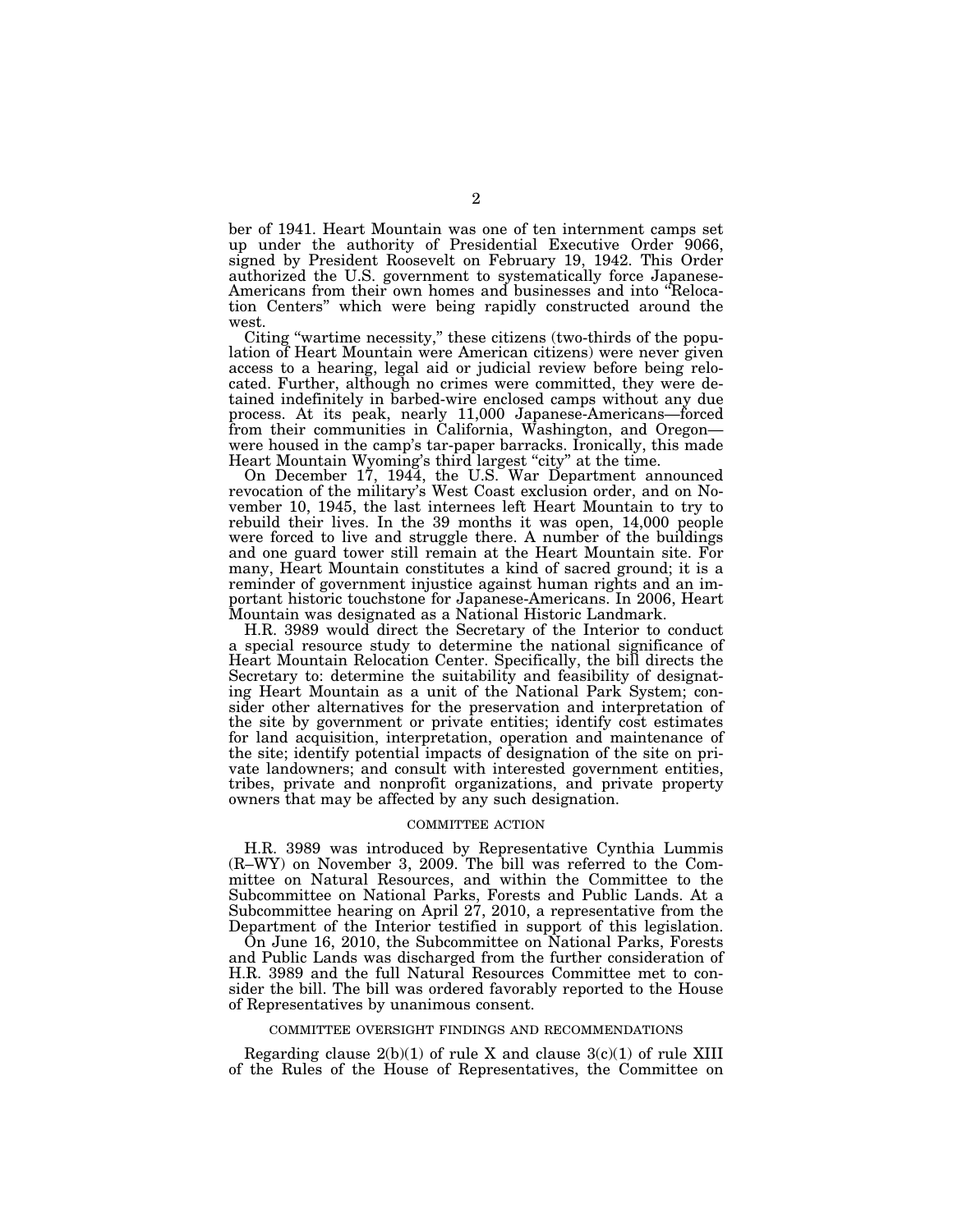Natural Resources' oversight findings and recommendations are reflected in the body of this report.

### CONSTITUTIONAL AUTHORITY STATEMENT

Article I, section 8 of the Constitution of the United States grants Congress the authority to enact this bill.

### COMPLIANCE WITH HOUSE RULE XIII

1. Cost of Legislation. Clause 3(d)(2) of rule XIII of the Rules of the House of Representatives requires an estimate and a comparison by the Committee of the costs which would be incurred in carrying out this bill. However, clause  $3(d)(3)(B)$  of that rule provides that this requirement does not apply when the Committee has included in its report a timely submitted cost estimate of the bill prepared by the Director of the Congressional Budget Office under section 402 of the Congressional Budget Act of 1974.

2. Congressional Budget Act. As required by clause 3(c)(2) of rule XIII of the Rules of the House of Representatives and section 308(a) of the Congressional Budget Act of 1974, this bill does not contain any new budget authority, spending authority, credit authority, or an increase or decrease in revenues or tax expenditures.

3. General Performance Goals and Objectives. As required by clause  $3(c)(4)$  of rule XIII, the general performance goal or objective of this bill is to authorize the Secretary of the Interior to conduct a special resource study to determine the suitability and feasibility of adding the Heart Mountain Relocation Center, in Park County, Wyoming, as a unit of the National Park System.

4. Congressional Budget Office Cost Estimate. Under clause 3(c)(3) of rule XIII of the Rules of the House of Representatives and section 403 of the Congressional Budget Act of 1974, the Committee has received the following cost estimate for this bill from the Director of the Congressional Budget Office:

### *H.R. 3989—Heart Mountain Relocation Center Study Act of 2009*

H.R. 3989 would require the National Park Service (NPS) to conduct a special resource study of the Heart Mountain Relocation Center in Wyoming. In the study, the NPS would evaluate the national significance of the site, which was used to intern Japanese Americans during World War II, and determine the suitability and feasibility of designating it as a unit of the National Park System. The NPS would have three years to complete the study and report to the Congress on its results.

Based on information provided by the NPS and assuming the availability of appropriated funds, CBO estimates that carrying out the study required by H.R. 3989 would cost about \$200,000 over the next three years. Enacting the legislation would not affect direct spending or revenues; therefore, pay-as-you-go procedures would not apply.

H.R. 3989 contains no intergovernmental mandates as defined in the Unfunded Mandates Reform Act and would impose no costs on state, local, and tribal governments.

The CBO staff contact for this estimate is Deborah Reis. The estimate was approved by Theresa Gullo, Deputy Assistant Director for Budget Analysis.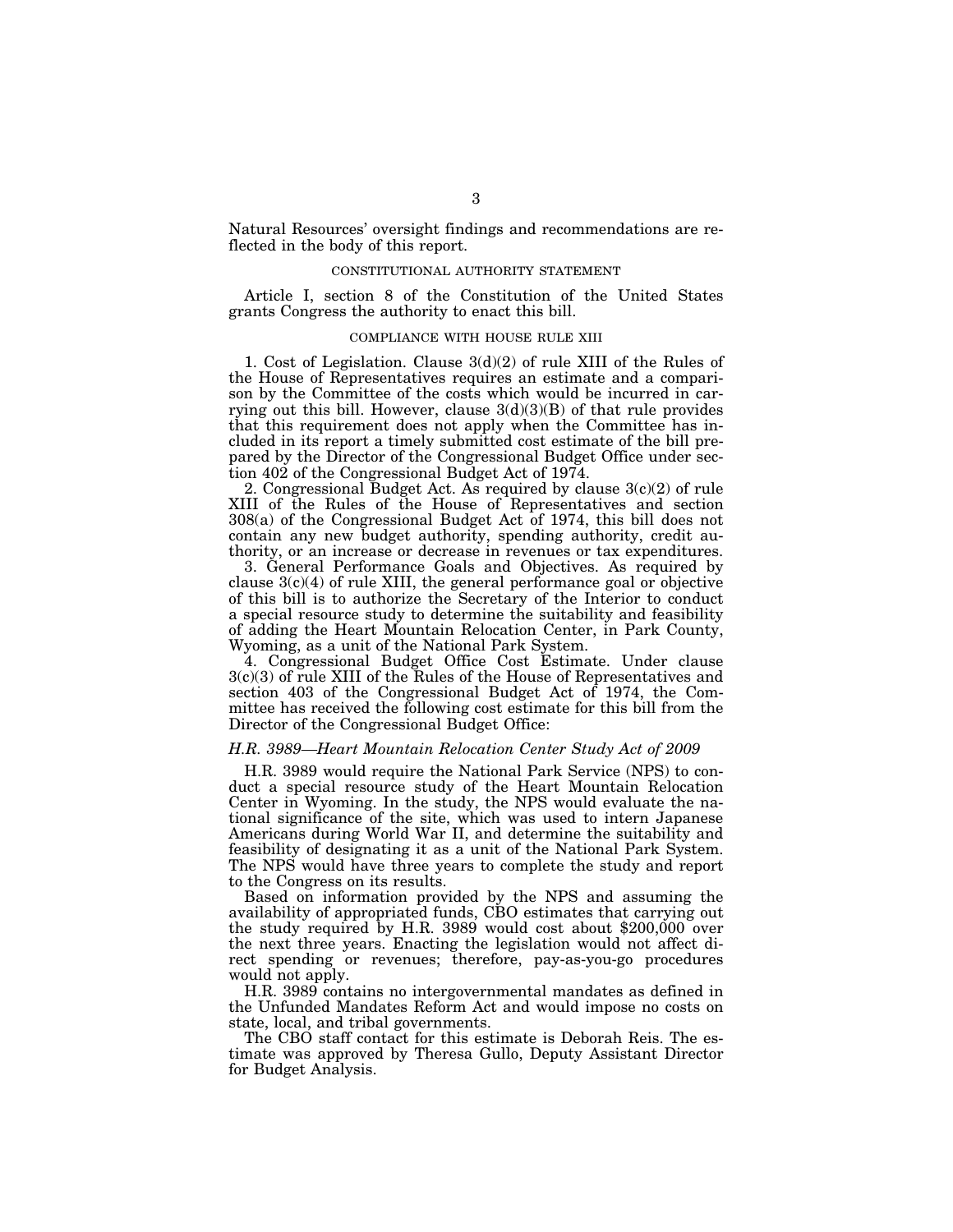COMPLIANCE WITH PUBLIC LAW 104–4

This bill contains no unfunded mandates.

## EARMARK STATEMENT

H.R. 3989 does not contain any congressional earmarks, limited tax benefits, or limited tariff benefits as defined in clause 9 of rule XXI.

PREEMPTION OF STATE, LOCAL OR TRIBAL LAW

This bill is not intended to preempt any State, local or tribal law.

CHANGES IN EXISTING LAW

If enacted, this bill would make no changes in existing law.